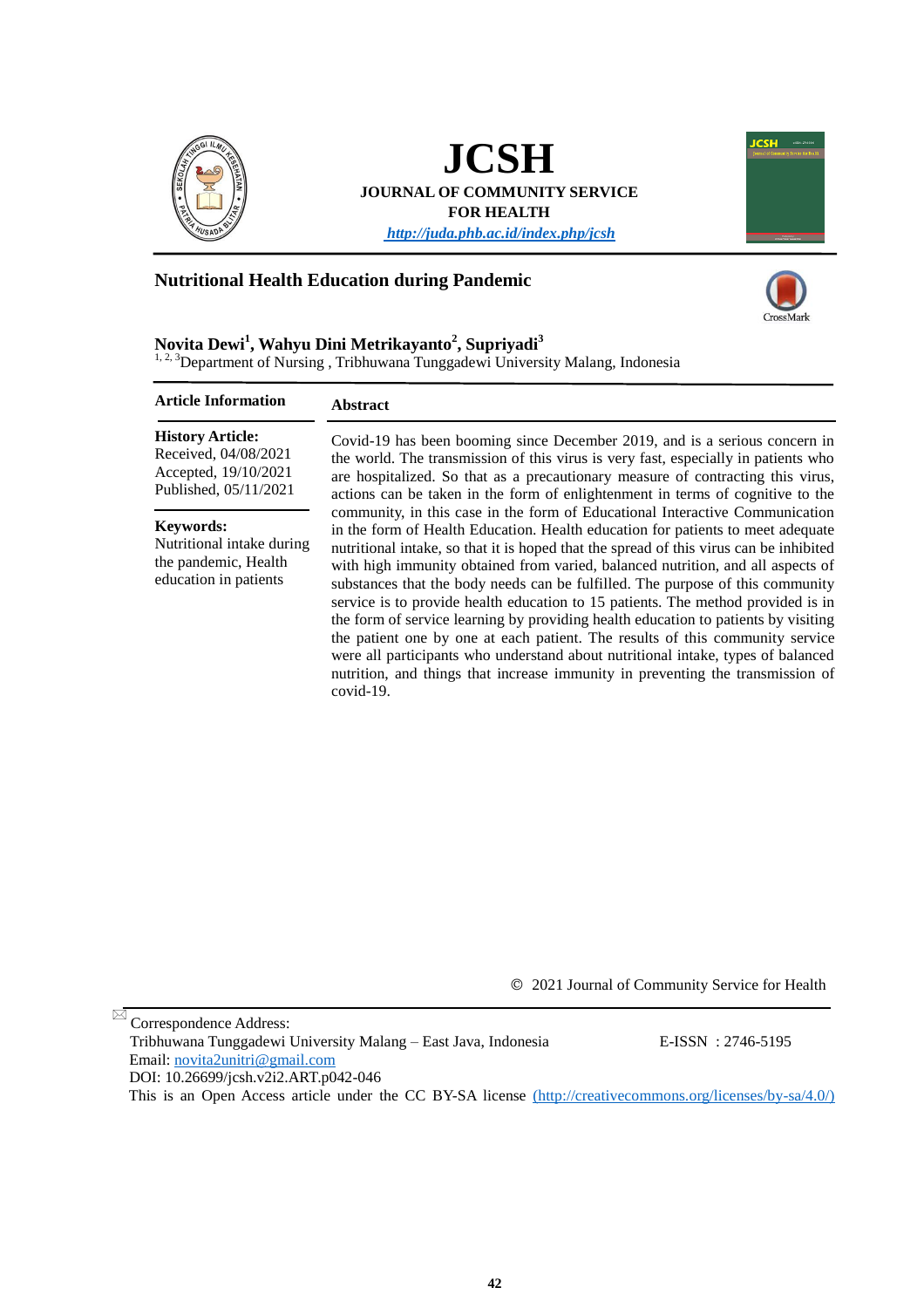#### **INTRODUCTION**

COVID-19 infection was detected in the city of Wuhan, China in December, and it was the first time in the world. The virus spread throughout the world, in early January the laboratory results identified the Covid-19 virus sequence (Chan, et al.,, 2020; Huang et al., 2020), there were seventy thousand deaths and one million Covid-19 sufferers in March (Ayres, 2020), in Indonesia it was detected in early February. Data from the Task Force for the Acceleration of Handling Covid-19 as of June 24, 2020, 47,896 positive confirmed cases, 2,535 deaths, 5.4% case fatality rate, 60.6% male sufferers, and 39.4% female. Based on this data, men are more likely to die from COVID-19. death due to shortness of breath, usually preceded by fever, dry cough (Hui, D, et al, 2020). Prevention continues to be carried out to reduce and overcome the transmission of the disease, one of which is nutrition to increase basic energy when the virus attacks, by overcoming inflammation, relieving pathogens, to increase body immunity, but if malnutrition results in easy infection (Alwarawrah et al., 2018; Zhang & Liu, 2020) leading to death due to complications (Aritonang, 2012) otherwise over nutrition obesity which has the potential for many diseases (Alwarawrah, Kiernan, MacIver, 2018), the disease gets worse (Zhang & Liu, 2020). Adequate nutritional intake is required.

Nutrient intake is the fulfillment of macronutrients and micronutrients. Macronutrients include carbohydrates, proteins and fats, while micronutrients include vitamins and minerals. The nutritional fulfillment of each individual varies depending on several factors; age, development, activity, disease and others. Nutrients can be optimally absorbed in the body, if the amount and variety is right according to the body's needs. WHO has recommended a balanced nutritional menu in the midst of the COVID-19 pandemic, meaning that every food menu must include complete nutrition, both macronutrients and micronutrients. However, to build a strong immune foundation (building block), we must focus on protein intake (UNICEF, 2020) ntake of protein and several other nutritional components will be met according to health standards (Dewi et al., 2020), especially supported by the provision of health education.

Health education is to change behavior related to good health. Health Education is a group that has experienced disease treatment and is susceptible to health problems, especially COVID-19. The high number of Covid-19 has the potential to increase infection in patients who are sick, in this case. Based on this phenomenon, it is important for the author to take the title

community service of nutrition health education during the Covid-19 pandemic. The aim of community service is to provide health education for nutritional intake during the Covid-19 pandemic to patients.

#### **METHOD**

The methods used in this community service are:

- a. Visiting patients one only with their implementation by applying strict health protocol
- b. Providing media leaflets containing an explanation of nutritional intake
- c. Provision of nutrition intake during a pandemic. Health Education was held on November 24, 2020 The parties involved in community service are Lecturers, professional students department of the basic concepts of nursing 2020/2021

#### **RESULTS**

Community service was carried out on November 24, 2020. The results obtained in this service were in the form of :

Table 1 Frequency distribution of understanding nutritional intake during a pandemic

| variable                  | Frequency | Percent |
|---------------------------|-----------|---------|
|                           | (% )      | (% )    |
|                           |           |         |
| Nutritional intake        | 15        | 100     |
| Types of food to maintain | 15        | 100     |
| balanced nutrition during |           |         |
| the covid-19 pandemic     |           |         |
| Things that can increase  | 15        | 100     |
| the body's resistance to  |           |         |
| prevent the transmission  |           |         |
| of covid-19               |           |         |
| Total                     | 15        | 100     |

*Souce: Primary Data*

Table 1 shows that all patients in 100% (15 people) were in the category of receiving nutrition during the pandemic. All 100% of patients (15 people) in the category understand the types of food to maintain balanced nutrition during the covid-19 pandemic. All patients are 100% (15 people) in the category of understanding things that can increase body resistance to prevent the transmission of covid-19 during a pandemic.

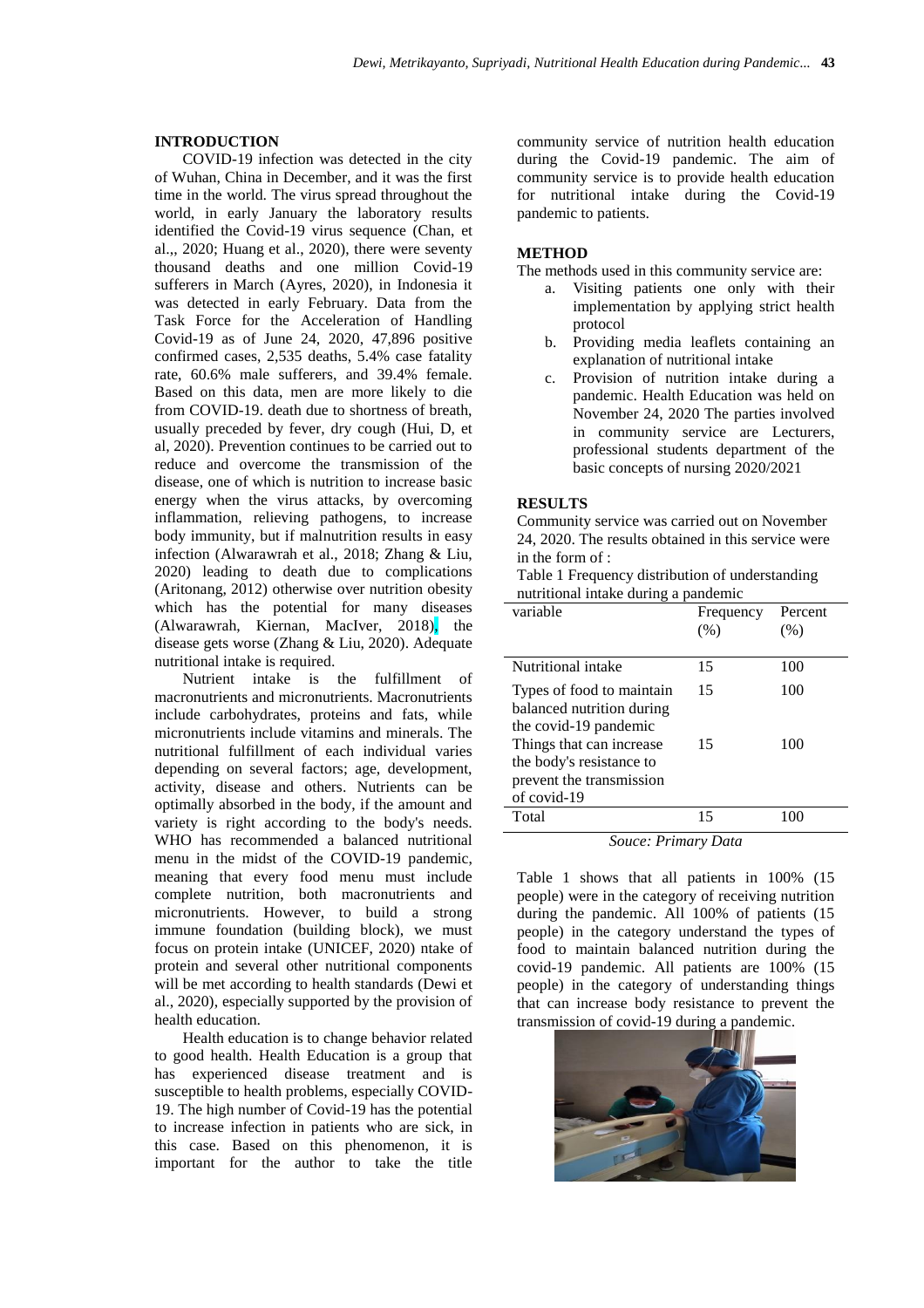



Figure 1 Health education on nutritional intake during a pandemic

- 1. All health education participants understand about nutritional intake in patients at RSPN Sawahan Malang.
- 2. All health education participants understand the types of food to maintain balanced nutrition during the covid-19 pandemic
- 3. All health education participants understand about things that can increase body resistance to prevent the transmission of covid-19

#### **DISCUSSION**

Health education about nutrition during the COVID-19 pandemic for patients and their families has obtained the output of understanding nutrition intake due to the factor of the method of giving health education to patients one by one privately, with coherent explanations, so that patients easily understand nurse explanations, increase respondent knowledge through counseling (Al Hakim et al., 2021; Ardiyani et al., 2021; Besila et al., 2021; Himawan et al., 2021; Nurhana et al., 2021; Sudayasa et al., 2021; Yulianis et al., 2021) directly to the community (Himawan et al., 2021; Lestari & Lita, 2021). Nurses with this method can see the patient's immediate reaction, for example, when explained the patient shows signs of listening well, in the form of nodding his head, body posture that is ready to receive an explanation, even when lying down, as well as the face covered with a mask,

strictly applying the health protocol during pandemic (Fithriyani & Yesni, 2021; Himawan et al., 2021; Kaidah et al., 2020; Nurhana et al., 2021; Sudayasa et al., 2021; Supriyadi et al., 2021; Wigati et al., 2021). Their seriousness in listening to the nurse's explanation was finally achieved, even though they were sick, they were still able to concentrate well listening, listening, paying attention, so they understood well the material given about nutritional intake during the pandemic.

Another factor that causes maximum understanding of nutritional intake apart from the private method, is the two-way discussion method, in this way, patients can provide feedback on the explanation given, if they don't understand the nurse gives direct explanations, providing opportunities to ask questions. The discussion will eliminate misinformation, lack of knowledge about the information conveyed can be overcome by providing explanations. The discussion provides an opportunity to express what patients understand about their nutritional intake, so it becomes a valid experience that they are currently facing, even though while in hospital food is provided directly by the hospital, but this explanation becomes important when they go home, it is a chat. planning, supplies them while at home.

Another possibility of success is the effectiveness of the time given, in the form of 30 minutes, a very effective time, not too long, so that maximum concentration, focus, and finally the goal of health education is achieved, namely patient understanding of nutritional intake for clients. Effective time is very helpful for patients in understanding the information provided by health workers. If the time is too long, it will certainly be boring, then the information cannot be fully absorbed by the patient properly

Another factor is environmental conditions that support health education. Health education carried out on each patient in a closed room, with curtains attached to each patient bed, is the optimal place to provide a good explanation. The closing of the room while the health center resulted in maximum concentration in paying attention to the nurse's voice, even though she was sick. There is no disturbance of concentration, intermeso with truncated information during health education.

The experience factor is very important in health education. Good communication, coherent explanations, interesting delivery, varied intonations, the language used is according to their knowledge as patients and ordinary people so it is easy to absorb the information provided. Misunderstanding of information causes patients to be confused, often asking questions about their illness, treatment, how to treat the disease,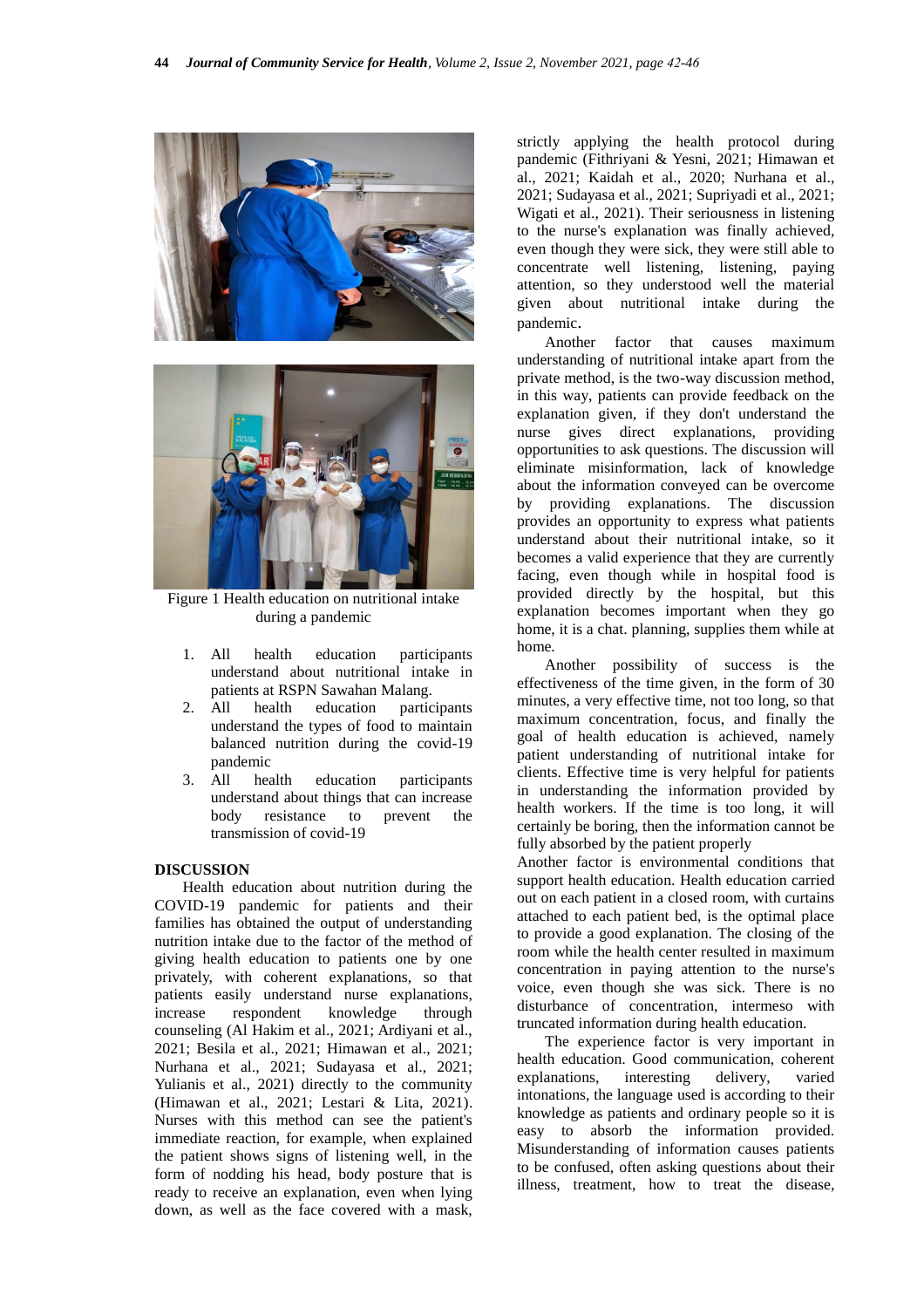supporting examinations, and prevention of the disease they are suffering from.

The media used in the form of leaflets are interesting media, containing information, pictures of various foods that are easy to understand, various pictures of nutritional disorders, making it easier for patients to understand the nurse's explanation about the nutrition included, examples of menus included, combined with traditional information and easy language. understood, has an advantage in composing information about nutrition, various types of macro and micronutrients, how to find out the source of carbohydrates, fats and proteins, so that the roasting of these foods can be easily identified by the patient.

Health education on nutrition during the COVID-19 pandemic for 15 patients and their families was carried out. Health education is carried out by counseling methods to each room using leaflet media. The implementation of health education is carried out within 30 minutes, with 15 minutes of exposure to health information about nutrition during the COVID-19 pandemic and followed by 15 minutes for discussion.

Health education materials delivered by 2 presenters include:

- 1. Definition of nutrition
- 2. Nutritional function<br>3. Types of food to
- Types of food to maintain balanced nutrition during the COVID-19 pandemic
- 4. Things that can increase the body's resistance to prevent the transmission of COVID 19

Based on the exposure given during health education and the number of questions given by the patient and the patient's family, it shows that the patient and family are quite enthusiastic in participating in health education activities. Various questions were given, many were asked about how nutrition should be consumed during the COVID-19 pandemic, besides that the patient's family also asked a lot of questions about how balanced nutrition should be consumed. Another question that is often asked by the patient's family is about how prevention can be done by the family and patient to avoid COVID-19 disease.

This health education is considered effective by the service because the many questions given by patients and their families during the COVID-19 pandemic can add insight. All questions asked have been answered and can provide additional information for patients and their families. Active participants ask questions as long as they are given the opportunity to ask questions, they nod their heads when given an explanation/explanation of the health education that has been given. The patient is able to answer the questions that have

been given, although not exactly as described, then the presenter provides answers that are complementary to the researcher's questions.

At the end of the session, an evaluation was carried out in which the presenters asked questions from the material that had been presented and discussed. Most of the patient's family can answer questions simultaneously and in detail. The patient and family also said that they were happy with the counseling activities on nutrition during the pandemic and hoped that the presenters could provide more information about other materials about patient nutrition according to their illness at a later time. Based on the answers given, it shows that the patient and family can understand what the speaker has given.

#### **CONCLUSIONS**

Conclusions in community service that have been carried out on patients are obtained. All participants understand about nutritional intake during the pandemic. All patients understand the types of balanced nutritional intake during a pandemic. All public health education audiences understand things that can increase immunity in order to prevent contracting cocid-19.

#### **SUGGESTIONS**

The next community service uses interactive media, video shows, demonstrations and simulations of material selection so that the information given can be understood even though the patient is sick.

#### **REFERENCES**

- Al Hakim, L., Supeni, S., Khabibullah, M., & Skenoma, Y. (2021). Pemberdayaan Masyarakat Desa Plesungan Melalui Penyuluhan Pembuatan Oleh-Oleh Makanan dan Cenderamata Khas Desa. *Jurnal Abdimas PHB: Jurnal Pengabdian Masyarakat Progresif Humanis Brainstorming*, *4*(1), 53–61.
- Alwarawrah, Y., Kiernan, K., & MacIver, N. J. (2018). Changes in nutritional status impact immune cell metabolism and function. *Frontiers in Immunology*, *9*(MAY), 1–14. https://doi.org/10.3389/fimmu.2018.01055
- Ardiyani, V. M., Dewi, N., & Supriyadi, S. (2021). Penyuluhan Terapi Komplementer Rimpang Dan Rempah Indonesia Sebagai Penguat Imunitas Tubuh Di Masa Pendemi Di Masyarakat Tlogomas Malang. *Jurnal Pengabdian Kepada Maysrakat: Kesehatan*, *1*(1).
- Aritonang, E. S. (2012). *Pola Konsumsi Pangan, Hubungan Dengan Status Gizi Dan Prestasi*